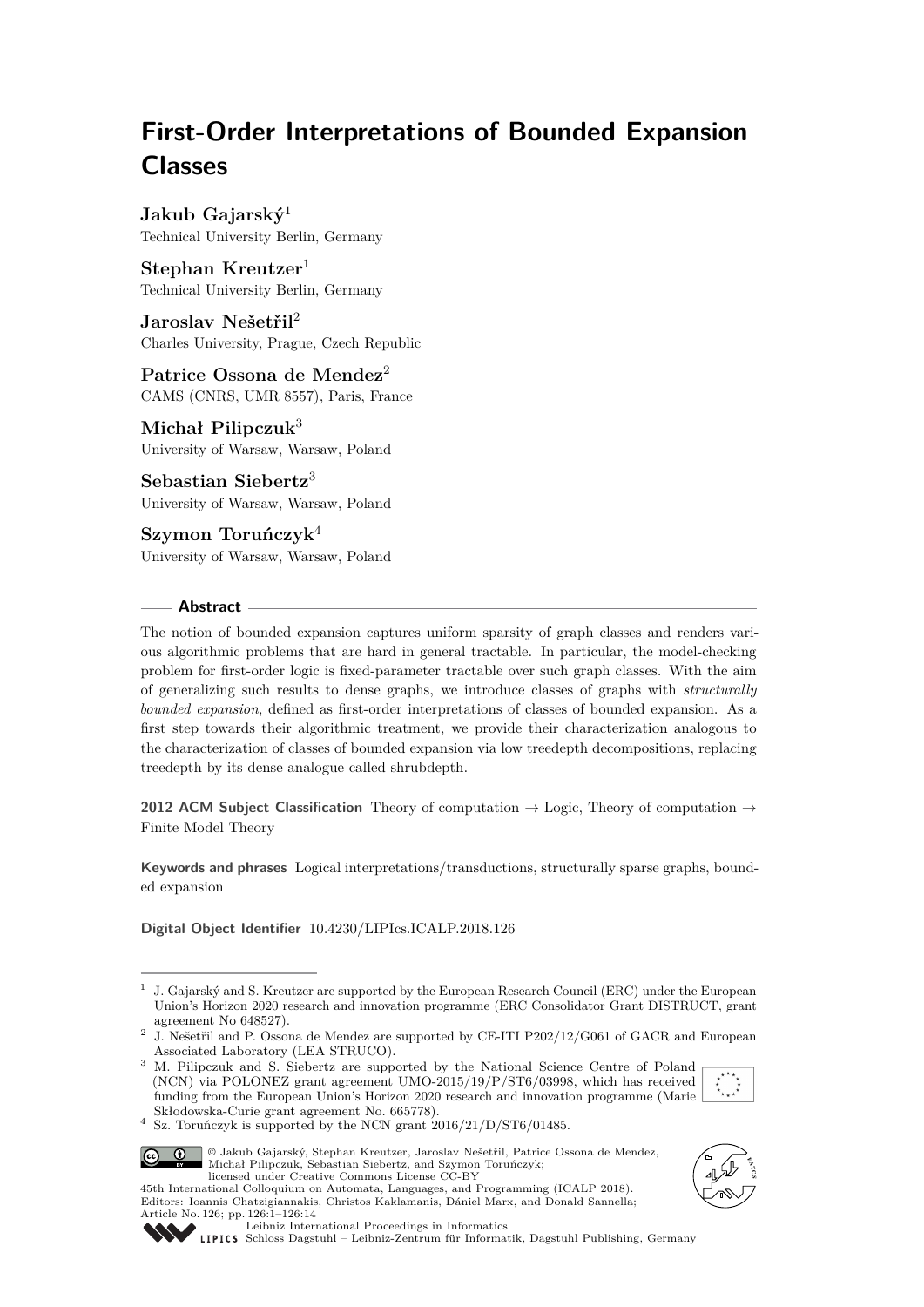#### **126:2 First-Order Interpretations of Bounded Expansion Classes**

# **1 Introduction**

The interplay of methods from logic and graph theory has led to many important results in theoretical computer science, notably in algorithmics and complexity theory. The combination of logic and algorithmic graph theory is particularly fruitful in the area of *algorithmic metatheorems*. Algorithmic meta-theorems are results of the form: *every computational problem definable in a logic* L *can be solved efficiently on any class of structures satisfying a property* P*.* In other words, these theorems show that the *model-checking problem* for the logic  $\mathcal L$  on any class C satisfying P can be solved efficiently, where *efficiency* usually means *fixed-parameter tractability*.

The archetypal example of an algorithmic meta-theorem is Courcelle's theorem [\[1,](#page-12-0) [2\]](#page-12-1), which states that model-checking a formula  $\varphi$  of *monadic second-order logic* can be solved in time  $f(\varphi) \cdot n$  on any graph with *n* vertices which comes from a fixed class of graphs of *bounded treewidth*, for some computable function *f*. Seese [\[27\]](#page-13-1) proved an analogue of Courcelle's result for the model-checking problem of first-order logic on any class of graphs of bounded degree. Following this result, the complexity of first-order model-checking on specific classes of graphs has been studied extensively in the literature. See e.g. [\[17,](#page-12-2) [7,](#page-12-3) [19,](#page-12-4) [21,](#page-13-2) [4,](#page-12-5) [9,](#page-12-6) [10,](#page-12-7) [27,](#page-13-1) [8,](#page-12-8) [22,](#page-13-3) [28,](#page-13-4) [16,](#page-12-9) [5,](#page-12-10) [6,](#page-12-11) [13,](#page-12-12) [20\]](#page-12-13). One of the main goals of this line of research is to find a structural property P which precisely defines those graph classes C for which model checking of first-order logic is tractable.

So far, research on algorithmic meta-theorems has focused predominantly on *sparse* classes of graphs, such as classes of bounded *treewidth*, *excluding a minor* or which have *bounded expansion* or are *nowhere dense*. The concepts of *bounded expansion* and *nowhere denseness* were introduced by Nešetřil and Ossona de Mendez with the goal of capturing the intuitive notion of *sparseness*. See [\[25\]](#page-13-5) for an extensive cover of these notions. The large number of equivalent ways in which they can be defined using either notions from combinatorics, theoretical computer science or logic, indicate that these two concepts capture some very natural limits of "well-behavedness" and algorithmic tractability. For instance, Grohe et al.  $[19]$  proved that if C is a class of graphs closed under taking subgraphs then model checking first-order logic on  $\mathcal C$  is tractable if, and only if,  $\mathcal C$  is nowhere dense (the lower bound was proved in [\[7\]](#page-12-3)). As far as algorithmic meta-theorems for fixed-parameter tractability of first-order model-checking are concerned, this result completely solves the case for graph classes which are *closed under taking subgraphs*, which is a reasonable requirement for sparse but not for dense graph classes.

Consequently, research in this area has shifted towards studying the dense case, which is much less understood. While there are several examples of algorithmic meta-theorems on dense classes, such as for monadic second-order logic on classes of bounded *cliquewidth* [\[3\]](#page-12-14) or for first-order logic on *interval graphs*, *partial orders*, classes of bounded *shrubdepth* and other classes, see e.g. [\[13,](#page-12-12) [11,](#page-12-15) [14,](#page-12-16) [12\]](#page-12-17), a general theory of meta-theorems for dense classes is still missing. Moreover, unlike the sparse case, there is no canonical hierarchy of dense graph classes similar to the sparse case which could guide research on algorithmic meta-theorems in the dense world.

Hence, the main research challenge for dense model-checking is not only to prove tractability results and to develop the necessary logical and algorithmic tools. It is at least as important to define and analyze promising candidates for "structurally simple" classes of graph classes which are not necessarily sparse. This is the main motivation for the research in this paper. Since bounded expansion and nowhere denseness form the limits for tractability of certain problems in the sparse case, any extension of the theory should provide notions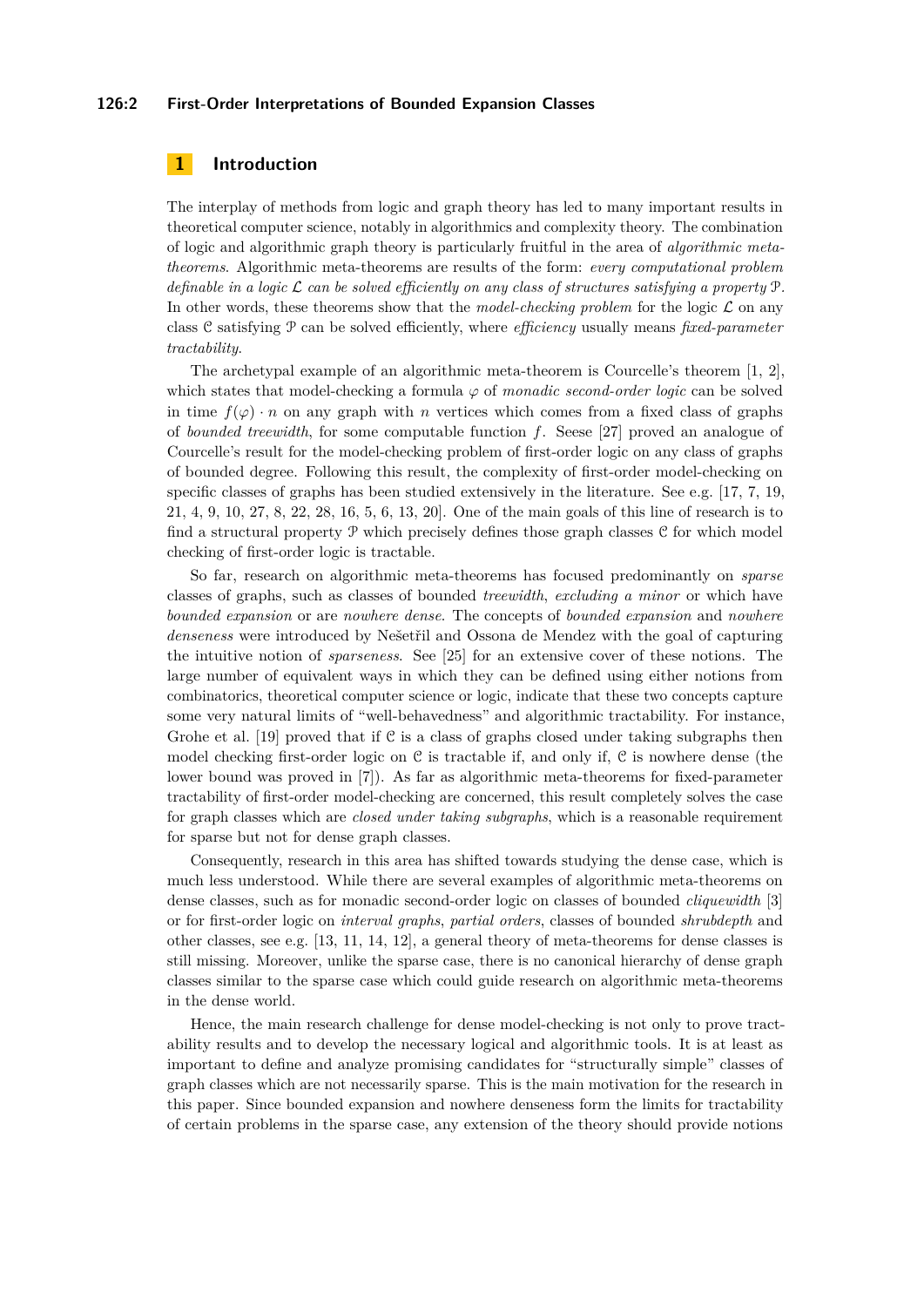which collapse to bounded expansion or nowhere denseness, under the additional assumption that the classes are closed under taking subgraphs. Therefore, a natural way of seeking such notions is to base them on the existing notions of bounded expansion or nowhere denseness.

In this paper, we take bounded expansion classes as a starting point and study two different ways of generalizing them towards dense graph classes preserving their good properties. In particular, we define and analyze classes of graphs obtained from bounded expansion classes by means of first-order interpretations and classes of graphs obtained by generalizing another, more combinatorial characterization of bounded expansion in terms of low treedepth colorings into the dense world. Our main structural result shows that these two very different ways of generalizing bounded expansion into the dense setting lead to the same classes of graphs. This is explained in greater detail below.

**Interpretations and transductions.** One possible way of constructing "well-behaved" and "structurally simple" classes of graphs is to use logical *interpretations*, or the related concept of *transductions* studied in formal language and automata theory. For our purpose, transductions are more convenient and we will use them in this paper. Intuitively, a *transduction* is a logically defined operation I which takes a structure as input and nondeterministically produces as output a target structure. In this paper we use *first-order* transductions, which involve first-order formulas (see Section [2](#page-4-0) for details). Two examples of such transductions are graph complementation, and the squaring operation which, given a graph *G*, adds an edge between every pair of vertices at distance 2 from each other.

We postulate that if we start with a "structurally simple" class  $C$  of graphs, e.g. a class of bounded expansion or a nowhere dense class, and then study the graph classes D which can be obtained from C by first-order transductions, then the resulting classes should still have a simple structure and thus be well-behaved algorithmically as well as in terms of logic. In other words, the resulting classes are interesting graph classes with good algorithmic and logical properties, and which are certainly not sparse in general. For instance, a useful feature of transductions is that they provide a canonical way of reducing model-checking problems from the generated classes D to the original class C, provided that given a graph  $H \in \mathcal{D}$ , we can effectively compute some graph  $G \in \mathcal{C}$  that is mapped to *H* by the transduction. In general, this is a hard problem, requiring a *combinatorial* understanding of the structure of the resulting classes D.

The above principle has so far been successfully applied in the setting of graph classes of bounded treewidth and monadic second-order transductions: it was shown by Courcelle, Makowsky and Rotics [\[3\]](#page-12-14) that transductions of classes of bounded treewidth can be combinatorially characterized as classes of bounded cliquewidth. This, combined with Oum's result [\[26\]](#page-13-6) gives a fixed-parameter algorithm for model-checking monadic second-order logic on classes of bounded cliquewidth. More recently, the same principle, but for first-order logic, has been applied to graphs of bounded degree [\[12\]](#page-12-17), leading to a combinatorial characterization of first-order transductions of such classes, and to a model-checking algorithm.

Applying our postulate to bounded expansion classes yields the central notion of this paper: a class of graphs has *structurally bounded expansion* if it is the image of a class of bounded expansion under some fixed first-order transduction. This paper is a step towards a combinatorial, algorithmic, and logical understanding of such graph classes.

**Low Shrubdepth Covers.** The method of transductions is one way of constructing complex graphs out of simple graphs. A more combinatorial approach is the method of *decompositions* (or *colorings*) [\[25\]](#page-13-5), which we reformulate below in terms of *covers*. This method can be used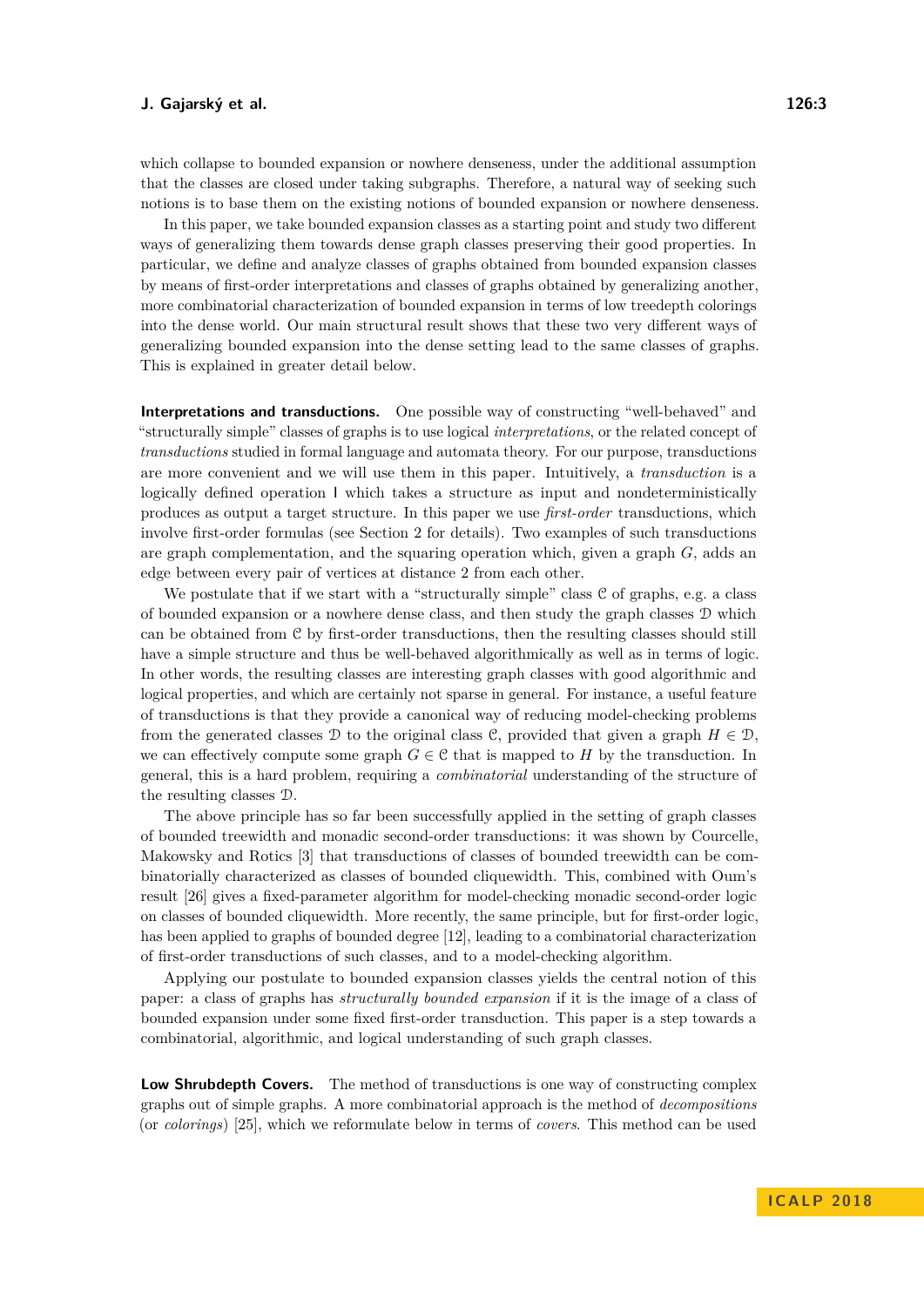#### **126:4 First-Order Interpretations of Bounded Expansion Classes**

<span id="page-3-0"></span>

**Figure 1** The nodes in the diagram depict properties of graph classes, and the arrows depict operations on properties of graph classes. Equality (1) is by [\[14\]](#page-12-16). Equality (2) is by [\[24\]](#page-13-7). Equality ( $\star$ ) is the main result of this paper, Theorem [5.1.](#page-8-0)

to provide a characterization of bounded expansion classes in terms of very simple graph classes, namely classes of *bounded treedepth*. A class of graphs has bounded treedepth if there is a bound on the length of simple paths in the graphs in the class (see Section [2](#page-4-0) for a different but equivalent definition). A class C has *low treedepth covers* if for every number  $p \in \mathbb{N}$  there is a number *N* and a class of bounded treedepth  $\mathcal{T}$  such that for every  $G \in \mathcal{C}$ , the vertex set  $V(G)$  can be covered by *N* sets  $U_1, \ldots, U_N$  so that every set  $X \subseteq V(G)$  of at most *p* vertices is contained in some  $U_i$ , and for each  $i = 1, \ldots, N$ , the subgraph of *G* induced by  $U_i$  belongs to  $\mathcal T$ . A consequence of a result by Nešetřil and Ossona de Mendez [\[24\]](#page-13-7) on a related notion of *low treedepth colorings* is that a graph class has bounded expansion if, and only if, it has low treedepth covers.

The decomposition method allows to lift algorithmic, logical, and structural properties from classes of bounded treedepth to classes of bounded expansion. For instance, this was used to show tractability of first-order model-checking on bounded expansion classes [\[7,](#page-12-3) [18\]](#page-12-18).

An analogue of treedepth in the dense world is the concept of *shrubdepth*, introduced in [\[14\]](#page-12-16). Shrubdepth shares many of the good algorithmic and logical properties of treedepth. This notion is defined combinatorially, in the spirit of the definition of cliquewidth, but can be also characterized by logical means, as first-order transductions of classes of bounded treedepth. Applying the method of decompositions to the notion of shrubdepth leads to the following definition. A class C of graphs has *low shrubdepth covers* if for every number  $p \in \mathbb{N}$  there is a number *N* and a class *B* of bounded shrubdepth such that for every  $G \in \mathcal{C}$ , there is a *p*-cover of *G* consisting of *N* sets  $U_1, \ldots, U_N \subseteq V(G)$ , so that every set  $X \subseteq V(G)$ of at most *p* vertices is contained in some  $U_i$  and for each  $i = 1, \ldots, N$ , the subgraph of *G* induced by  $U_i$  belongs to  $\mathcal{B}$ . Shrubdepth properly generalizes treedepth and consequently classes admitting low shrubdepth covers properly extend bounded expansion classes.

It was observed earlier [\[23\]](#page-13-8) that for every fixed  $r \in \mathbb{N}$  and every class C of bounded expansion, the class of rth power graphs  $G<sup>r</sup>$  of graphs from C (the *r*th power of a graph is a simple first-order transduction) admits low shrubdepth colorings.

**Our contributions.** Our main result, Theorem [5.1,](#page-8-0) states that the two notions introduced above are the same: a class of graphs C has structurally bounded expansion if, and only if, it has bounded shrubdepth covers. That is, transductions of classes of bounded expansion are the same as classes with low shrubdepth covers (cf. Figure [1\)](#page-3-0). This gives a combinatorial characterization of structurally bounded expansion classes, which is an important step towards their algorithmic treatment.

One of the key ingredients of our proof is a quantifier-elimination result (Lemma [5.5\)](#page-9-0) for transductions on classes of structurally bounded expansion. This result strengthens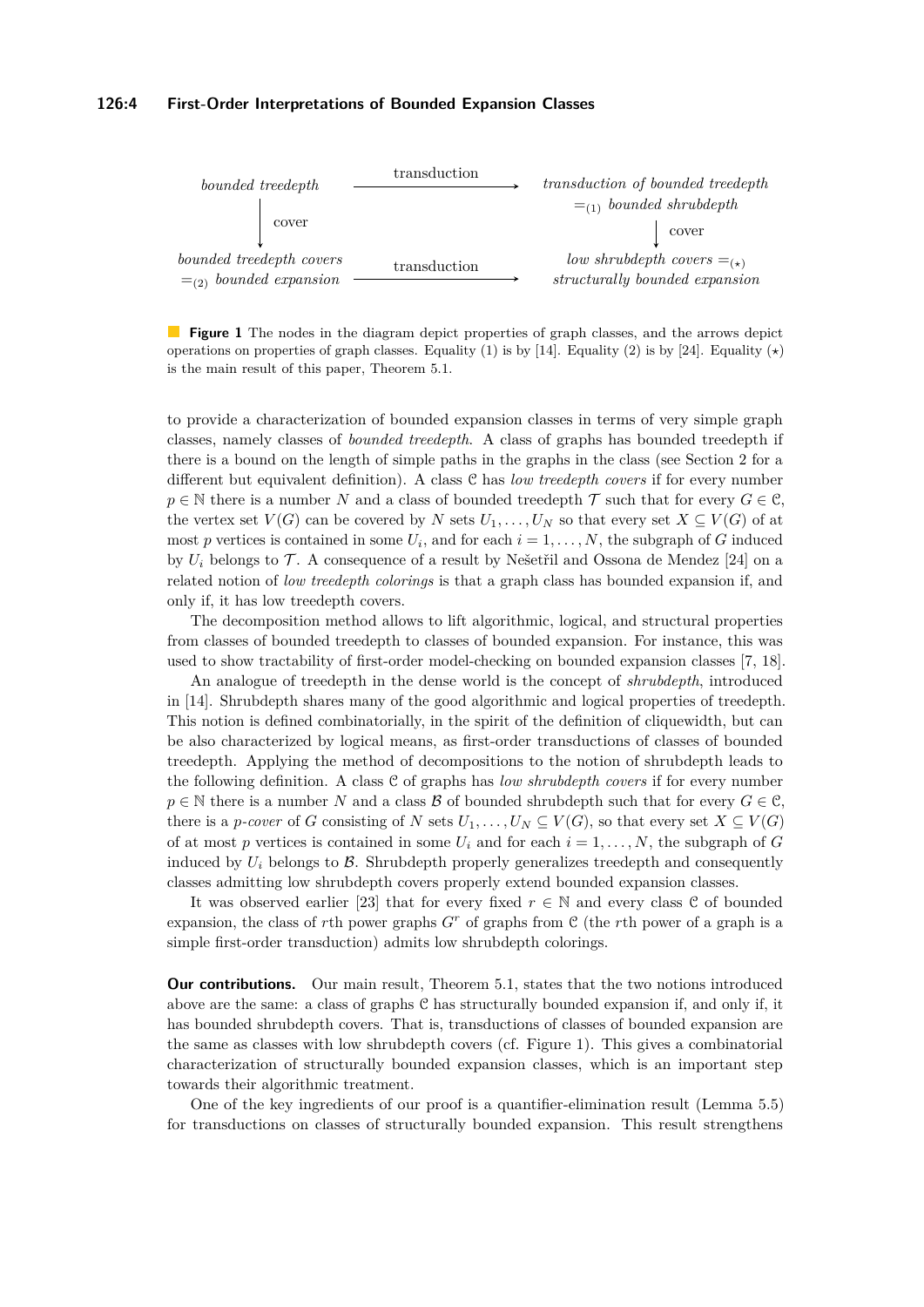in several ways similar results for bounded expansion classes due to Dvořák, Kráľ, and Thomas [\[7\]](#page-12-3) and Grohe and Kreutzer [\[18\]](#page-12-18). Our assumption is more general, as they assume that C has bounded expansion, and here C is only required to have low shrubdepth covers. Also, our conclusion is stronger, as their results provide quantifier-free formulas involving some unary functions and unary predicates which are computable algorithmically, whereas our result shows that these functions can be defined using very restricted transductions. Quantifier-elimination results of this type proved to be useful for the model-checking problem on bounded expansion classes [\[7,](#page-12-3) [18\]](#page-12-18), and this is also the case here.

As explained earlier, the transduction method allows to reduce the model-checking problem to the problem of finding inverse images under transductions, which is a hard problem in general and depends very much on the specific transduction. On the other hand, as we show, the cover method allows to reduce the model-checking problem for classes with low shrubdepth covers to the problem of computing a bounded shrubdepth cover of a given graph. In fact, as a consequence of our proof, in Theorem [6.1](#page-10-0) we show that it is enough to compute a 2-cover of a given graph *G* from a structurally bounded expansion class, in order to obtain an algorithm for the model-checking problem for such classes. We strongly conjecture that such an algorithm exists and that therefore first-order model-checking is fixed-parameter tractable on any class of graphs of structurally bounded expansion. We leave this problem for future work.

## <span id="page-4-0"></span>**2 Transductions**

In this section, apart from recalling some background notions from logic and graph theory, we introduce the notion of transductions which we use in this paper.

**Structures.** We use standard logical notation and terminology with the following exceptions. A *signature*  $\Sigma$  is a finite set of relation and function symbols. We allow relations of any finite arity but only unary functions. We use boldface letters **A** for logical structures and denote their domains by  $V(A)$ . A structure **A** over  $\Sigma$  is defined as usual with the exception that each function symbol  $f \in \Sigma$  is interpreted as a *partial* function  $f^{\mathbf{A}}: V(\mathbf{A}) \to V(\mathbf{A})$ . If **A** is a structure and  $X \subseteq V(A)$  then we define the *substructure* of **A** induced by X in the usual way except that a unary function  $f(x)$  in **A** becomes undefined on all  $x \in X$  for which  $f(x) \notin X$ . The semantics of first-order logic is defined as usual, with the proviso that an atomic formula evaluates to false if any of the terms involved in it is undefined.

**Graphs and colored graphs.** We consider finite, simple and undirected graphs. These can be viewed as finite structures over the signature consisting of a binary relation symbol *E*, interpreted as the edge relation, in the usual way. For a finite label set Λ, by a Λ*-colored* graph we mean a graph enriched by a unary predicate  $U_\lambda$  for every  $\lambda \in \Lambda$ . We will follow the convention that if  $C$  is a class of colored graphs, then we implicitly assume that all graphs in C are over the same fixed finite signature. A rooted forest is an acyclic graph *F* together with a unary predicate  $R \subseteq V(F)$  selecting one root in each connected component of *F*.

**Transductions.** We now define the notion of transduction used in the sequel. A *transduction* is a special type of first-order interpretation with set parameters, which we see here (from a computational point of view) as a nondeterministic operation that maps input structures to output structures. Transductions are defined as compositions of *atomic operations* listed below.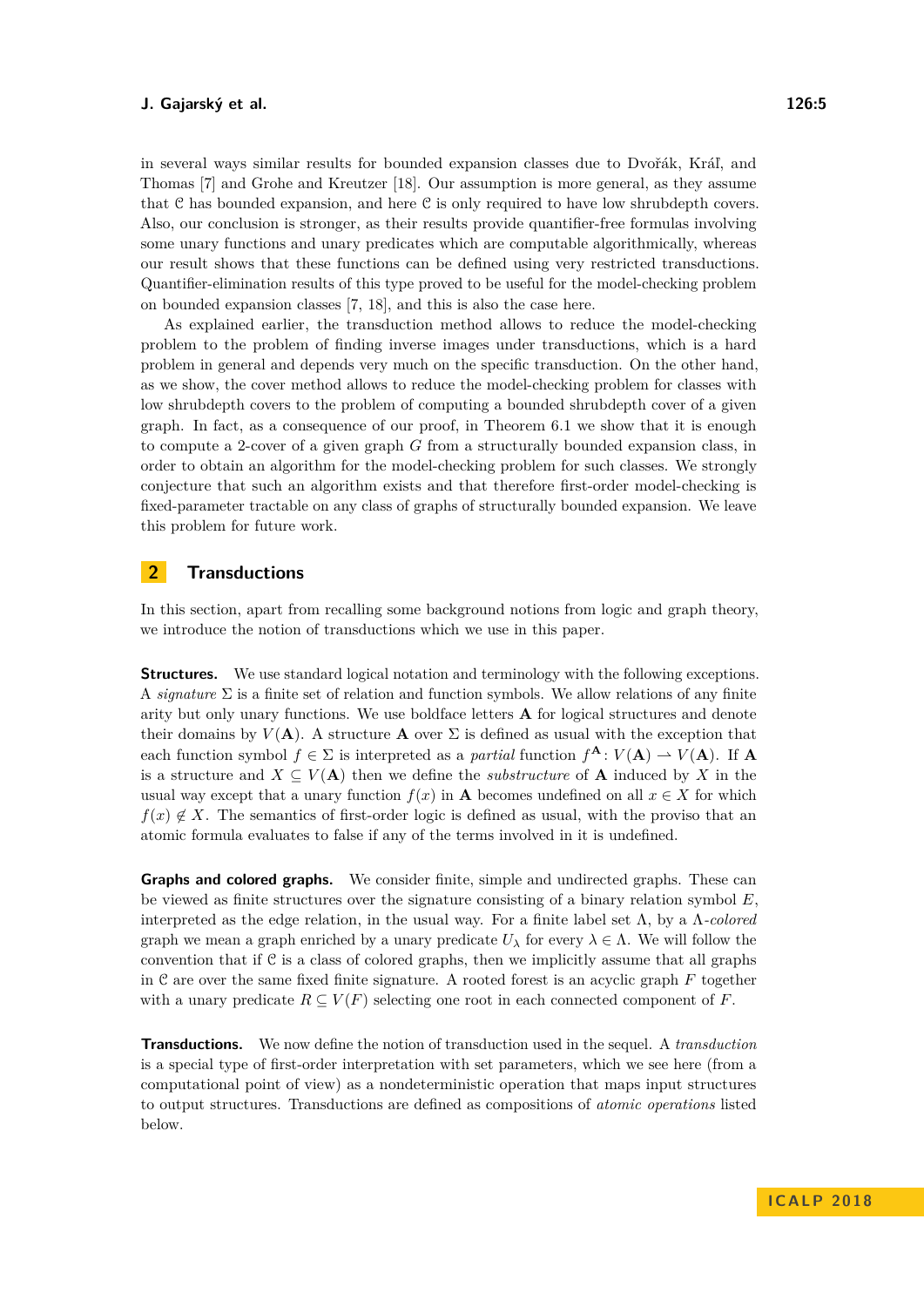#### **126:6 First-Order Interpretations of Bounded Expansion Classes**

An **extension** operation is parameterized by a first-order formula  $\varphi(x_1, \ldots, x_k)$  and a relation symbol *R*. Given an input structure **A**, it outputs the structure **A** extended by the relation *R* interpreted as the set of *k*-tuples of elements satisfying  $\varphi$  in **A**. A **restriction** operation is parameterized by a unary formula  $\psi(x)$ . Applied to a structure **A** it outputs the substructure of **A** induced by all elements satisfying  $\psi$ . A **reduct** operation is parameterized by a relation symbol *R*, and results in removing the relation *R* from the input structure. **Copying** is an operation which, given a structure **A** outputs a disjoint union of two copies of **A** extended with a new unary function which maps both copies of a vertex *v* back to *v*. A **function extension** operation is parameterized by a binary formula  $\varphi(x, y)$  and a function symbol *f*, and extends a given input structure by a partial function *f* defined as follows:  $f(x) = y$  if *y* is the unique vertex such that  $\varphi(x, y)$  holds. Note that if there is no such *y* or more than one such *y*, then  $f(x)$  is undefined. Finally, suppose  $\sigma$  is function that maps each structure **A** to a nonempty family  $\sigma(A)$  of subsets of its universe. A **unary lift** operation, parametrized by  $\sigma$ , takes as input a structure **A** and outputs the structure **A** enriched by a unary predicate *X* interpreted by a nondeterministically chosen set  $U \in \sigma(\mathbf{A})$ .

We remark that a function extension operations can be simulated by extension operations. defining the graphs of the functions in the obvious way. They are, however, useful as a means of extending the expressive power of transductions in which only quantifier-free formulas are allowed, as defined below.

**IDEFINITION 2.1.** *Transductions* are defined inductively: every atomic transduction is a transduction, and the composition of two transductions I and J is the transduction I; J that, given a structure  $\bf{A}$ , first applies  $\bf{J}$  to  $\bf{A}$  and then  $\bf{l}$  to the output  $\bf{J}(\bf{A})$ . A transduction is *deterministic* if it does not use unary lifts. In this case, for every input structure there is exactly one output structure. A transduction is *almost quantifier-free* if all formulas that parameterize atomic operations comprising it are quantifier-free (observe that such transductions still can access elements that are not among its free variables via functions, hence, to avoid confusion we do not speak of quantifier-free transductions), and is *deterministic almost quantifier-free* if it additionally does not use unary lifts.

If C is a class of structures, we write  $I(\mathcal{C})$  for the class which contains all possible outputs  $I(A)$  for  $A \in \mathcal{C}$ . We say that two transductions I and J are *equivalent* on a class  $\mathcal{C}$  of structures if every possible output of  $I(A)$  is also a possible output of  $J(A)$ , and vice versa, for every  $A \in \mathcal{C}$ .

<span id="page-5-0"></span>**Example 2.2.** Let C be the class of rooted forests of depth at most *d*, for some fixed *d* ∈ N. We describe an almost quantifier-free transduction which defines the *parent function* in C. First, using unary lifts introduce  $d+1$  unary predicates  $D_0, ..., D_d$ , where  $D_i$  marks the vertices of the input tree which are at distance *i* from a root. Next, using a function extension, define a function *f* which maps a vertex *v* in the input tree to its parent, or is undefined in case of a root. This can be done by a quantifier-free formula, which selects those pairs *x*, *y* such that *x* and *y* are adjacent and  $D_i(x)$  implies  $D_{i-1}(y)$ .

It will sometimes be convenient to work with the encoding of bounded-depth trees and forests as node sets endowed with the parent function, rather than graphs with prescribed roots. As seen in Example [2.2,](#page-5-0) these two encodings can be translated to each other by means of almost quantifier-free transductions, which render them essentially equivalent.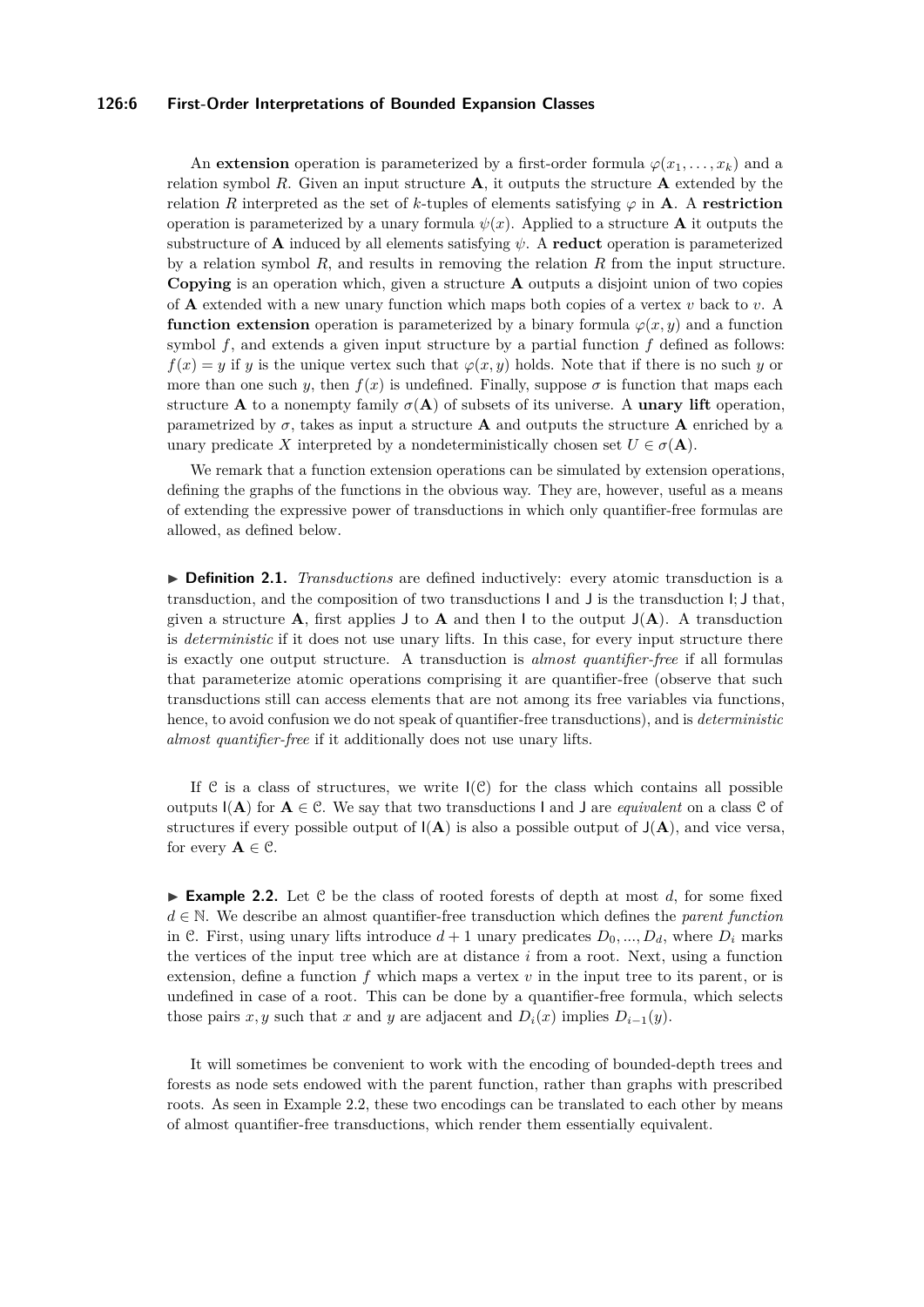## **3 Treedepth, shrubdepth and bounded expansion**

**Treedepth.** The *depth* of a node *x* in a rooted forest *F* is the number of edges on the root-to-*x* path in *F*. The *depth* of *F* is the maximal depth of any of its nodes. The *treedepth* of a graph *G* is the minimal depth of a rooted forest *F* with the same vertex set as *G*, such that for every edge *vw* of *G*, *v* is an ancestor of *w*, or *w* is an ancestor of *v* in *F*. A class  $\mathcal{C}$ of graphs has *bounded treedepth* if there is a bound  $d \in \mathbb{N}$  such that every graph in C has treedepth at most *d*. Equivalently, there is some number *k* such that no graph in C has a simple path of length *k* [\[25\]](#page-13-5).

**Shrubdepth.** The following notion of *shrubdepth* has been proposed in [\[14\]](#page-12-16) as a dense analogue of treedepth. Originally, shrubdepth was defined using the notion of *tree-models*. We present an equivalent definition based on the notion of *connection models*, introduced in [\[14\]](#page-12-16) under the name of *m-partite cographs* of bounded depth.

**► Definition 3.1.** A *connection model* with labels from Λ is a rooted labeled tree T in which every leaf *x* is assigned a label  $\lambda(x) \in \Lambda$ , and every non-leaf node *v* is labeled by a (symmetric) binary relation  $C(v) \subseteq \Lambda \times \Lambda$ . Such a model defines a graph *G* on the leaves of *T*, in which two distinct leaves *x* and *y* are connected by an edge if and only if  $(\lambda(x), \lambda(y)) \in C(v)$ , where *v* is the common ancestor of *x* and *y* of largest depth. We say that *T* is a *connection model* of the resulting graph *G*.

**► Example 3.2.** Fix  $n \in \mathbb{N}$ , and let  $G_n$  be the bi-complement of a matching of order *n*, i.e., the bipartite graph with nodes  $a_1, \ldots, a_n$  and  $b_1, \ldots, b_n$ , such that  $a_i$  is adjacent to  $b_j$  if, and only if,  $i \neq j$ . A connection model for  $G_n$  is shown below:



I **Definition 3.3.** A class C of graphs has *bounded shrubdepth* if there is an *h* ∈ N and a finite set  $\Lambda$  such that every  $G \in \mathcal{C}$  has a connection model of depth at most *h* using labels from Λ. A class of colored graphs has bounded shrubdepth if the class of underlying graphs has bounded shrubdepth.

Note that contrary to other graph parameters, it is meaningless to speak about the shrubdepth of a single graph. Rather, shrubdepth measures directly the complexity of a class.

Shrubdepth can be equivalently defined in terms of another graph parameter, as follows.

**► Definition 3.4.** Given a graph *G* and a set of vertices  $W \subseteq V(G)$ , the graph obtained by *flipping the adjacency within*  $W$  is the graph  $G'$  with vertices  $V(G)$  and edge set which is the symmetric difference of the edge set of *G* and the edge set of the clique on *W*. The *subset-complementation depth*, or *SC-depth*, of a graph is defined inductively as follows: (1) a graph with one vertex has SC-depth 0, and (2) for  $d \ge 1$  a graph *G* has SC-depth at most *d* if there is a set  $W \subseteq V(G)$  of vertices such that in the graph obtained from G by flipping the adjacency within *W* all connected components have SC-depth at most  $d-1$ .

The notion of SC-depth leads to a natural notion of decompositions. An *SC-decomposition* of a graph *G* of SC-depth at most *d* is a rooted tree *T* of depth *d* with leaf set  $V(G)$ , equipped with unary predicates  $W_0, \ldots, W_d$  on the leaves. Each child *s* of the root in *T* corresponds to a connected component  $C_s$  of the graph  $G'$  obtained from  $G$  by flipping the adjacency within  $W_0$ , such that the subtree of  $T$  rooted at  $s$ , together with the unary predicates  $W_1, \ldots, W_d$  restricted to  $V(C_s)$ , form an SC-decomposition of  $C_s$ .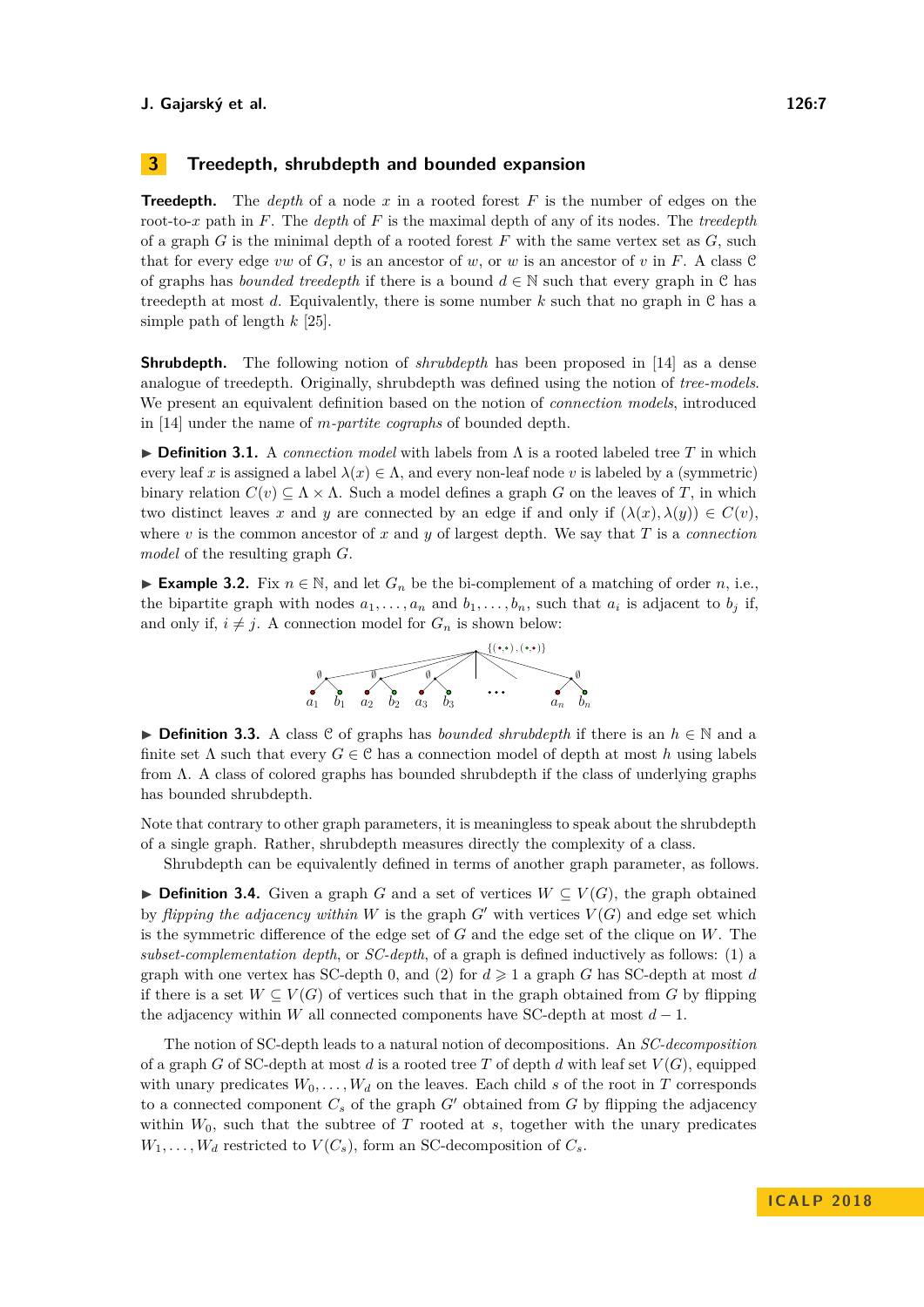#### **126:8 First-Order Interpretations of Bounded Expansion Classes**

We will make use of the following properties, where the first one follows from the definition of shrubdepth, and the remaining ones follow from [\[14\]](#page-12-16).

- <span id="page-7-1"></span>▶ **Proposition 3.5.** *Let*  $C$  *be a class of graphs. Then:*
- **1.** *If* C *has bounded shrubdepth, then the class of all induced subgraphs of graphs from* C *also has bounded shrubdepth.*
- **2.** C *has bounded shrubdepth if and only if for some d* ∈ N *all graphs in* C *have SC-depth at most d.*
- <span id="page-7-2"></span>**3.** *If* C *has bounded treedepth, then* C *has bounded shrubdepth.*
- **4.** *If* C *has bounded shrubdepth and* I *is a transduction that outputs colored graphs, then* I(C) *has bounded shrubdepth.*

**Bounded expansion.** A graph *H* is a *depth-r minor* of a graph *G* if *H* can be obtained from a subgraph of *G* by contracting mutually disjoint connected subgraphs of radius at most *r*. A class C of graphs has *bounded expansion* if there is a function  $f : \mathbb{N} \to \mathbb{N}$  such that  $\frac{|E(H)|}{|V(H)|} \leqslant f(r)$  for every  $r \in \mathbb{N}$  and every depth-*r* minor *H* of a graph from C. Examples include the class of planar graphs, or any class of graphs with bounded maximum degree.

The connection between treedepth and graph classes of bounded expansion can be established via *treedepth-p colorings*. For an integer p, a function  $c: V(G) \to C$  is a treedepth-*p* coloring if, for every  $i \leq p$  and set  $X \subseteq V(G)$  with  $|c(X)| = i$ , the induced graph  $G[X]$  has treedepth at most *i*. A graph class C has *low treedepth colorings* if for every  $p \in \mathbb{N}$  there is a number  $N_p$  such that for every  $G \in \mathcal{C}$  there exists a treedepth-*p* coloring  $c: V(G) \to C$  with  $|C| \leq N_p$ .

<span id="page-7-0"></span> $\triangleright$  **Theorem 3.6** ([\[24\]](#page-13-7)), A class C of graphs has bounded expansion if, and only if, it has low *treedepth colorings.*

## **4 Structurally bounded expansion and low shrubdepth covers**

In this section we introduce two notions which generalize the concept of bounded expansion. First, we introduce classes of *structurally bounded expansion*. This notion arises from closing bounded expansion graph classes under transductions.

▶ **Definition 4.1.** A class C of graphs has *structurally bounded expansion* if there exists a class of graphs D of bounded expansion and a transduction I such that  $\mathcal{C} \subset I(\mathcal{D})$ .

The second notion, *low shrubdepth covers*, arises from the low treedepth coloring characterization of bounded expansion (see Theorem [3.6\)](#page-7-0) by replacing treedepth by its dense counterpart, shrubdepth. For convenience, we formally define this in terms of *covers*.

**Definition 4.2.** A *cover* of a graph *G* is a family  $U_G$  of subsets of  $V(G)$  such that  $\bigcup \mathcal{U}_G = V(G)$ . A cover  $\mathcal{U}_G$  is a *p*-cover, where  $p \in \mathbb{N}$ , if every set of at most *p* vertices is contained in some  $U \in \mathcal{U}_G$ . If C is a class of graphs, then a  $(p-)$ cover of C is a family  $\mathcal{U} = (\mathcal{U}_G)_{G \in \mathcal{C}}$ , where  $\mathcal{U}_G$  is a (*p*-)cover of *G*. The cover  $\mathcal{U}$  is *finite* if sup $\{|\mathcal{U}_G|: G \in \mathcal{C}\}$  is finite. Let  $\mathbb{C}[U]$  denote the class of graphs  $\{G[U]: G \in \mathbb{C}, U \in \mathcal{U}_G\}$ . We say that the cover  $\mathcal{U}$ has *bounded treedepth* (respectively, bounded shrubdepth) if the class  $\mathbb{C}[U]$  has bounded treedepth (respectively, shrubdepth).

**Example 4.3.** Let T be the class of trees and  $p \in \mathbb{N}$  be a number. We construct a finite *p*-cover U of T which has bounded treedepth. Given a rooted tree T, let  $\mathcal{U}_T = \{U_0, \ldots, U_p\}$ , where  $U_i$  is the set of vertices of  $T$  whose depth is not congruent to  $i$  modulo  $p + 1$ . Note that  $T[U_i]$  is a forest of height *p*, and that  $U_T$  is a *p*-cover of *T*. Hence  $\mathcal{U} = (\mathcal{U}_T)_{T \in \mathcal{T}}$  is a finite *p*-cover of  $\mathcal T$  of bounded treedepth.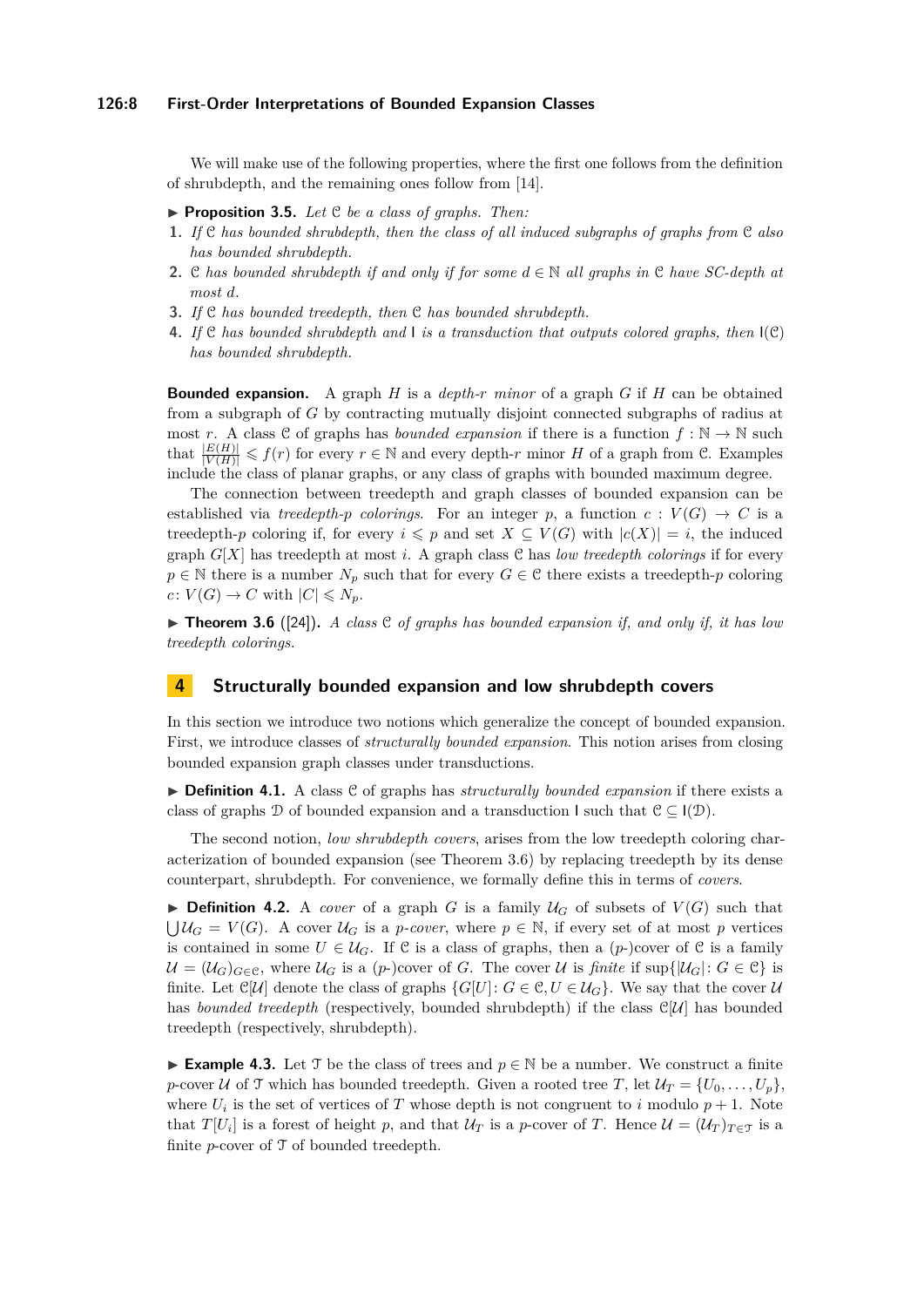<span id="page-8-1"></span>► **Lemma 4.4.** *A class of graphs has bounded expansion if, and only if, it has low treedepth covers.*

We now define the second notion generalizing the concept of bounded expansion. The idea is to use low shrubdepth covers instead of low treedepth covers.

▶ **Definition 4.5.** A class C of structures has *low shrubdepth covers* if, and only if, for every  $p \in \mathbb{N}$  there is a finite *p*-cover  $\mathcal U$  of  $\mathcal C$  with bounded shrubdepth.

It is easily seen that Lemma [4.4](#page-8-1) together with Proposition [3.5](#page-7-1) [\(3\)](#page-7-2) imply that every class of bounded expansion has low shrubdepth covers.

## **5 Main Result**

The main result of our paper is the followiong.

<span id="page-8-0"></span> $\triangleright$  **Theorem 5.1.** *A class of graphs has structurally bounded expansion if, and only if, it has low shrubdepth covers.*

We prove the left-to-right direction of Theorem [5.1](#page-8-0) in Section [5.1](#page-9-1) and the right-to-left direction in Section [5.2.](#page-10-1) But before we need some lemmas on classes of bounded shrubdepth.

The first lemma is an analogue of a known fact that every class of bounded cliquewidth which excludes a fixed bi-clique as a subgraph has bounded treewidth. The lemma is proved by an easy induction on the depth of the connection models.

<span id="page-8-4"></span> $\triangleright$  **Lemma 5.2.** *A class*  $\mathcal{C}$  *of graphs has bounded treedepth if, and only if,*  $\mathcal{C}$  *has bounded shrubdepth and all*  $G \in \mathcal{C}$  *exclude some fixed bi-clique as a subgraph.* 

The second lemma, Lemma [5.3](#page-8-2) below, is substantially more involved, and is the combinatorial cornerstone of our approach. Essentially, it says that if C is a class of bounded shrubdepth, then a bounded-depth SC-decomposition of a graph  $G \in \mathcal{C}$  can be computed using an *almost quantifier-free* transduction B. In other words, an SC-decomposition of a graph  $G \in \mathcal{C}$  can be encoded in G using a finite number of unary predicates and reconstructed using function extension operations involving deterministic almost quantifier-free formulas.

<span id="page-8-2"></span> $\triangleright$  **Lemma 5.3.** Let B be a class of graphs of bounded shrubdepth. Then there is a class  $\tau$  of *colored trees of bounded height and a pair of transductions* T *and* B *such that* T *is almost quantifier-free,* B *is deterministic almost quantifier-free,*  $T(\mathcal{B}) \subseteq \mathcal{T}$ ,  $B(\mathcal{T}) \subseteq \mathcal{B}$ *, and* 

 $B(T(G)) = {G}$  *for all*  $G \in \mathcal{B}$  *and*  $T(B(t)) \ni t$  *for all*  $t \in \mathcal{T}$ *.* 

*Moreover, for any*  $G \in \mathcal{B}$ *, every*  $t \in T(G)$  *is an SC-decomposition of*  $G$ *.* 

The key ingredient in the proof of Lemma [5.3](#page-8-2) is that we can provide an almost quantifierfree transduction that defines connected components in graphs of bounded shrubdepth, as formulated in the following lemma.

<span id="page-8-3"></span> $\triangleright$  **Lemma 5.4.** Let C be a class of graphs of bounded shrubdepth. There is an almost *quantifier-free transduction*  $\mathsf{F}$  *such that for a given*  $G \in \mathcal{C}$ *, every output of*  $\mathsf{F}$  *on*  $G$  *is equal to G* enriched by a function  $g: V(G) \to V(G)$  such that  $g(v) = g(w)$  if, and only if, v and w *are in the same connected component of G.*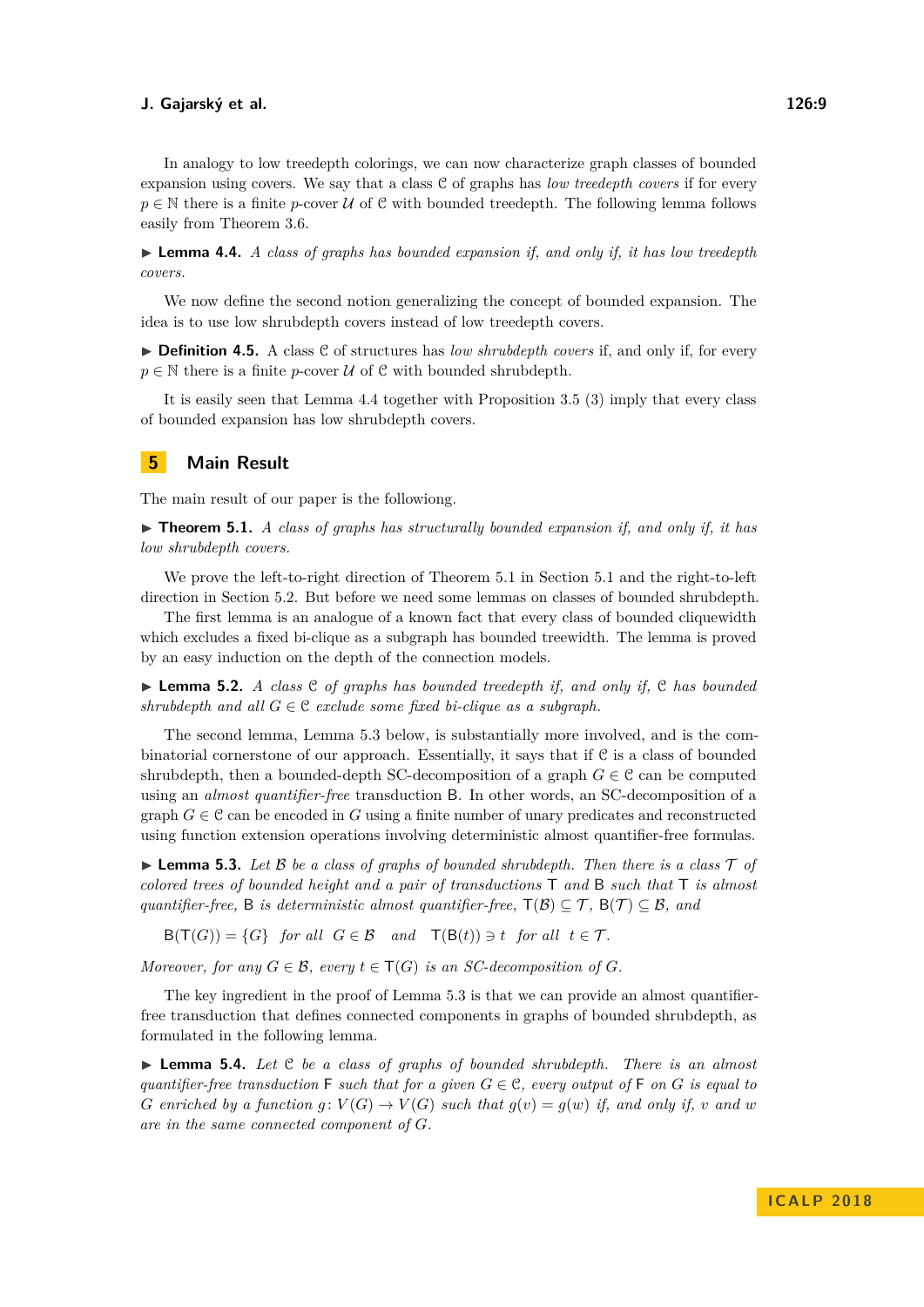#### **126:10 First-Order Interpretations of Bounded Expansion Classes**

In the proof of Lemma [5.4](#page-8-3) we use the fact that bounded shrubdepth implies bounded diameter [\[14\]](#page-12-16), and the connection between bounded shrubdepth and (bi-)cographs [\[15\]](#page-12-19).

#### <span id="page-9-1"></span>**5.1 Structurally bounded expansion implies low shrubdepth covers**

The left-to-right implication of Theorem  $5.1$  – that every graph class with structurally bounded expansion has low shrub-depth covers – follows from the two lemmas below, whose proofs are outlined later in this section.

<span id="page-9-0"></span>► **Lemma 5.5.** *Let* C *be a class of colored graphs which has low shrubdepth covers. Then every transduction* I *is equivalent on* C *to an almost quantifier-free transduction* J*.*

<span id="page-9-2"></span>▶ **Lemma 5.6.** *If a class of graphs*  $\mathcal{C}$  *has low shrubdepth covers and* **J** *is an almost quantifierfree transduction which outputs graphs, then* J(C) *also has low shrubdepth covers.*

We first show how to conclude the left-to-right implication of Theorem [5.1](#page-8-0) from Lemma [5.5](#page-9-0) and Lemma [5.6.](#page-9-2) Let C be a class of bounded expansion and I be a transduction which outputs graphs. By Lemma [4.4,](#page-8-1) C has low treedepth covers and hence, by Lemma [3.5,](#page-7-1) also has low shrubdepth covers. Applying Lemma [5.5,](#page-9-0) we obtain an almost quantifier-free transduction J such that  $I(\mathcal{C}) = J(\mathcal{C})$ . By Lemma [5.6,](#page-9-2) we deduce that  $J(\mathcal{C}) = I(\mathcal{C})$  has low shrubdepth covers, proving the left-to-right implication of Theorem [5.1.](#page-8-0)

In the remainder of this section we sketch the proofs of Lemma [5.5](#page-9-0) and Lemma [5.6.](#page-9-2)

**Proof outline for Lemma [5.5.](#page-9-0)** Our proof of Lemma [5.5](#page-9-0) is a quantifier elimination procedure similar to that of Dvořák et al. [\[7\]](#page-12-3) and Grohe and Kreutzer [\[18\]](#page-12-18). First, we prove the statement for classes of colored trees of bounded depth, just as in [\[7,](#page-12-3) [18\]](#page-12-18). Lemma [5.3](#page-8-2) allows us to immediately lift the statement to classes of bounded shrubdepth. Finally, this is lifted to classes with low shrubdepth covers.

**Proof outline for Lemma [5.6.](#page-9-2)** To prove the lemma, we first observe that every almost quantifier-free transduction is equivalent to a transduction which consists of a sequence of unary lifts followed by a deterministic almost quantifier-free transduction. Since, by Proposition [3.5,](#page-7-1) adding colors (the result of applying unary lifts) to a graph class of bounded shrubdepth will again result in a graph class of bounded shrubdepth, it suffices to prove the lemma for a deterministic almost quantifier-free transduction and a class of colored graphs C.

Consider a *p*-cover  $U$  of  $C$  of bounded shrubdepth. As a very special case, suppose that I is a single quantifier-free extension operation that does not use any functions in the formula governing it. Then  $I(G[W]) = I(G)[W]$  for  $G \in \mathcal{C}$  and any  $W \subseteq V(G)$ . As a consequence,  $U_G$  is a *p*-cover of  $I(G)$  and hence  $I(\mathcal{C}[U]) = I(\mathcal{C})[U]$  is a *p*-cover of  $I(\mathcal{C})$ . Moreover, by Proposition [3.5,](#page-7-1)  $I(\mathcal{C})[\mathcal{U}]$  has bounded shrubdepth, so U is a finite cover of  $\mathcal C$  of bounded shrubdepth. As  $p$  is arbitrary, this proves that  $I(\mathcal{C})$  has bounded shrubdepth covers.

For a general deterministic almost quantifier-free transduction I, the equality  $I(G[W])$  =  $I(G)[W]$  may fail, due to the fact that I may involve functions which reach outside of W. However, the value of any term involved in I depends only on a bounded number of vertices of *G*. This leads to the following lemma.

<span id="page-9-3"></span>I **Lemma 5.7.** *For every deterministic almost quantifier-free transduction* I *there is a number c such that the following holds. For every graph G and vertex v of* I(*G*) *there is a set*  $S_v \subseteq V(G)$  *of size at most c such that for any sets U, W with*  $W \subseteq V(\mathsf{I}(G))$  *and*  $U \subseteq V(G)$ *,*  $if U \supseteq \bigcup_{v \in W} S_v$ , then

$$
\mathsf{I}(G)[W] = \mathsf{I}(G[U])[W].
$$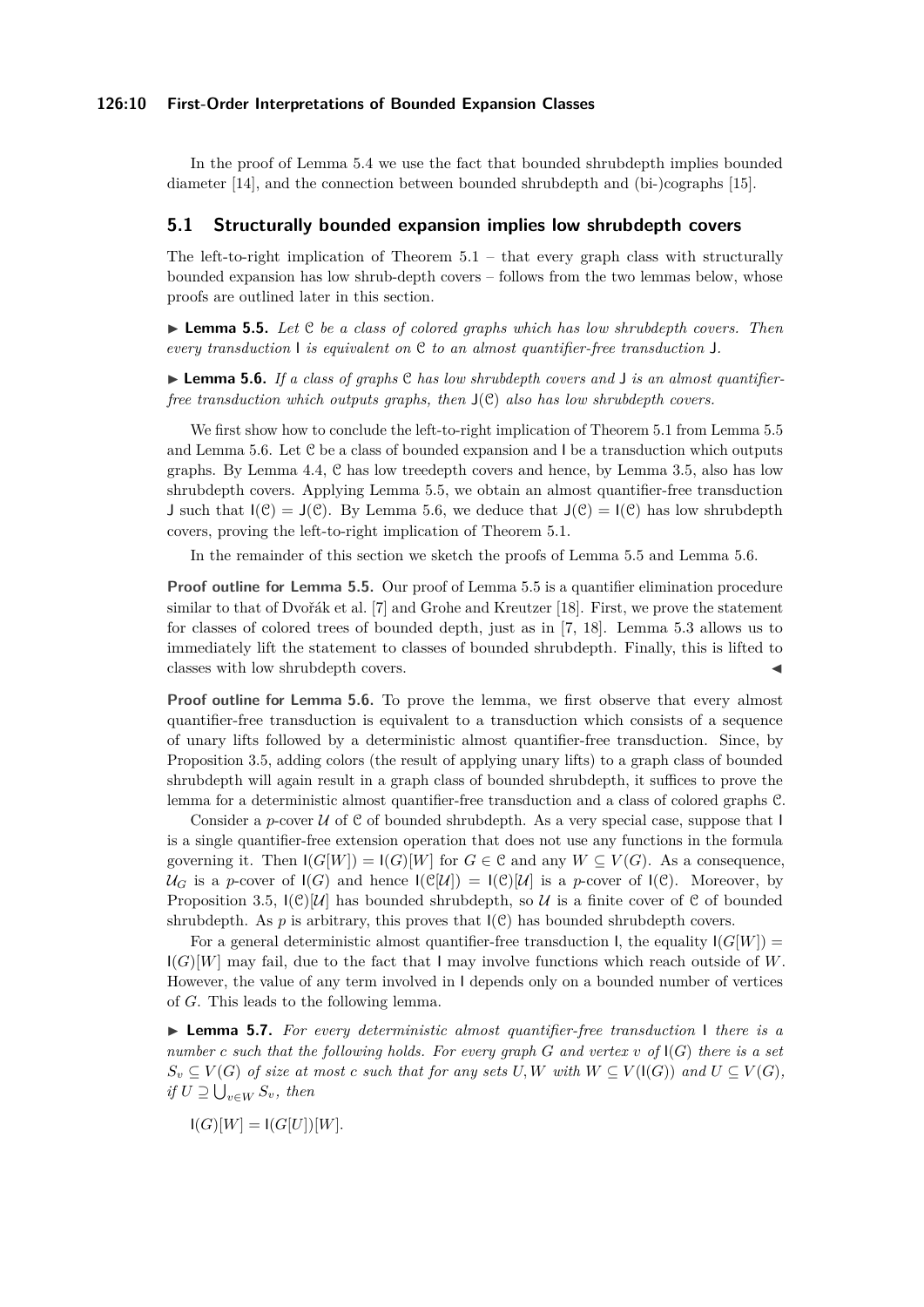We now proceed to the general case. Choose any  $p \in \mathbb{N}$ . Let *c* be as in Lemma [5.7.](#page-9-3) Let *U* be a finite (*p* · *c*)-cover of U of bounded shrubdepth. For a graph  $G \in \mathcal{C}$  and a set  $U \in \mathcal{U}_G$ , define  $W_U \subseteq \mathsf{I}(G)$  as the set of all vertices  $v \in \mathsf{I}(G)$  such that  $S_v \subseteq U$ , where  $S_v$  is as in Lemma [5.7.](#page-9-3) From the lemma and the fact that classes of bounded shrubdepth are closed under transductions and induced subgraphs it follows easily that letting  $\mathcal{W}_{I(G)} = \{W_U : U \in \mathcal{U}_G\}$ yields a *p*-cover of  $I(G)$ , which collectively, for all  $G \in \mathcal{C}$ , form a *p*-cover of  $I(\mathcal{C})$  which has bounded shrubdepth. Since  $p$  is arbitrary, this proves the lemma.

### <span id="page-10-1"></span>**5.2 Low shrubdepth covers imply structurally bounded expansion**

For the right-to-left implication of Theorem [5.1,](#page-8-0) we prove the following statement.

<span id="page-10-2"></span>► **Lemma 5.8.** *Let* C *be a class of graphs with low shrubdepth covers. There is a pair of transductions* S *and* I*, where* S *is almost quantifier-free and* I *is deterministic almost quantifierfree, such that*  $\mathsf{S}(\mathcal{C})$  *is a class of colored graphs of bounded expansion and*  $\mathsf{I}(\mathsf{S}(G)) = \{G\}$  *for each*  $G \in \mathcal{C}$ *.* 

Clearly, the lemma implies that C has structurally bounded expansion, since it can be obtained as a result of a transduction I to a class  $S(\mathcal{C})$  of bounded expansion. Thus, the right-to-left implication of Theorem [5.1](#page-8-0) is a consequence of the lemma.

**Proof outline.** Let U be a finite 2-cover of C, and let  $N = \sup\{|\mathcal{U}_G| : G \in \mathcal{C}\}\.$  We define a transduction S as follows. For a given  $G \in \mathcal{C}$ , let  $\{U_1, \ldots, U_N\} = \mathcal{U}_G$ . Given  $G$ , the transduction S introduces unary predicates  $U_1, \ldots, U_N$ , and then, using the transduction T from Lemma [5.3,](#page-8-2) computes the union  $\bigcup_{i=1}^{N} \mathsf{T}(G[U_i])$ , which is a union of *N* trees glued along the leaves. It is easy to see that the resulting graph excludes the bi-clique  $K_{N+1,N+1}$  as a subgraph. By Lemma [5.6,](#page-9-2) the class  $S(\mathcal{C})$  has low shrubdepth covers. Any *p*-cover of  $S(\mathcal{C})$ of bounded shrubdepth has bounded treedepth by Lemma [5.2.](#page-8-4) Therefore,  $S(\mathcal{C})$  has low treedepth covers, so has bounded expansion.

The transduction I is easily constructed from the transduction B from Lemma [5.3,](#page-8-2) allowing to reconstruct the graph  $G$  from the colored union of the trees produced by  $S$ .

## **6 Algorithmic aspects**

In this section we give a partial result about efficient computability of transductions on classes with structurally bounded expansion. When we refer to the size of a structure in the algorithmic context, we refer to its total size, i.e., the sum of its universe size and the total sum of sizes of tuples in its relations.

Call a class C of graphs of structurally bounded expansion *efficiently decomposable* if there is a finite 2-cover U of C and an algorithm that, given a graph  $G \in \mathcal{C}$ , in linear time computes the cover  $U_G$  and for each  $U \in \mathcal{U}_G$ , an SC-decomposition  $S_U$  of depth at most *d* of the graph  $G[U]$ , for some constant  $d$  depending only on  $\mathcal{C}$ . Our result is as follows.

<span id="page-10-0"></span> $\triangleright$  **Theorem 6.1.** *Suppose* J *is a deterministic transduction and* C *is a class of graphs that has structurally bounded expansion and is efficiently decomposable. Then given a graph*  $G \in \mathcal{C}$ , *one may compute* J(*G*) *in time linear in the size of the input plus the size of the output.*

We remark that instead of efficient decomposability we could assume that the 2-cover  $U_G$ of a graph *G* and corresponding SC-decompositions for all  $U \in \mathcal{U}_G$  is given together with *G* as input. If only the cover is given but not the SC-decompositions, we would obtain cubic running time because bounded shrubdepth implies bounded cliquewidth and we can compute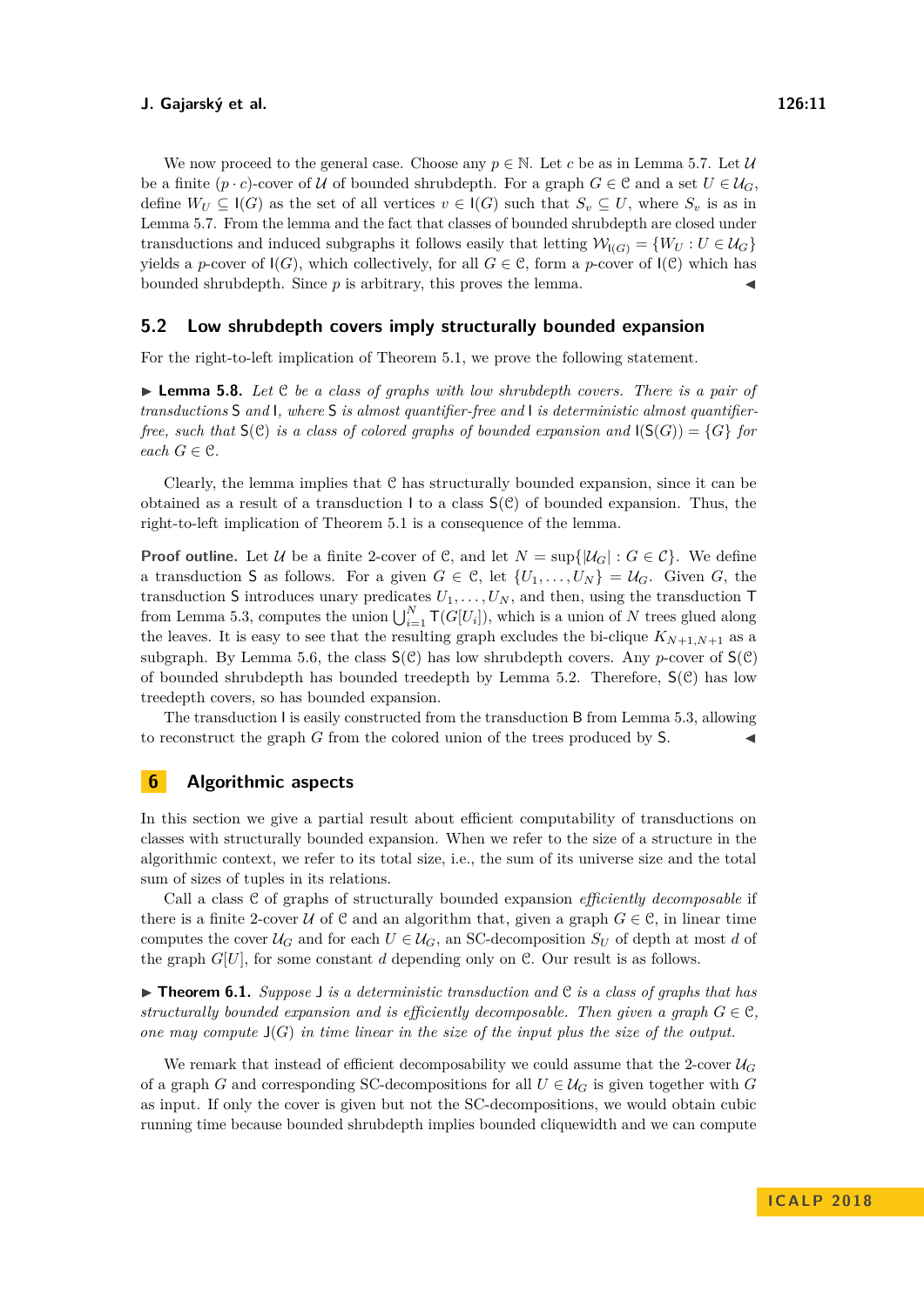#### **126:12 First-Order Interpretations of Bounded Expansion Classes**

an approximate clique decomposition in cubic time [\[26\]](#page-13-6). Then, SC-decompositions of small height are definable in monadic second-order logic, and hence they can be computed in linear time using the result of Courcelle, Makowski and Rotics [\[3\]](#page-12-14).

Observe that the theorem implies that we can efficiently evaluate a first-order sentence and enumerate all tuples satisfying a formula  $\varphi(x_1, \ldots, x_k)$  on the given input graph, since this amounts to applying the theorem to a transduction consisting of a single extension operation. This strengthens the analogous result of Kazana and Segoufin [\[21\]](#page-13-2) for classes of bounded expansion.

**Proof outline.** We will make use of transductions S and I constructed in the proof of Lemma [5.8.](#page-10-2) Recall that  $S(\mathcal{C})$  is a class of colored graphs of bounded expansion, I is deterministic, and  $I(S(G)) = \{G\}$  for each  $G \in \mathcal{C}$ . Observe that J is equivalent to  $S; I; J$  on  $\mathcal{C}$ . Defining K as I; J, we get that  $J(G) = K(S(G))$  for  $G \in \mathcal{C}$ . Moreover, since I is deterministic, it follows that K is deterministic.

Let  $G \in \mathcal{C}$  be an input graph. By efficient decomposability of  $\mathcal{C}$ , in linear time we can compute a cover  $\mathcal{U}_G$  of *G* together with an SC-decomposition  $S_U$  of depth at most *d* of  $G[U]$ , for  $U \in \mathcal{U}_G$ . Each  $S_U$  is a colored tree, and by the construction described in the proof of Lemma [5.8,](#page-10-2) the trees  $S_U$  for  $U \in \mathcal{U}_G$ , glued along the leaves form a structure belonging to  $S(G)$ . As  $J(G) = K(S(G))$ , it suffices to apply the enumeration result of Kazana and Segoufin for classes of bounded expansion [\[21\]](#page-13-2) to the colored graph  $\mathsf{S}(G)$  and to all formulas occurring in the transduction K. J

## **7 Conclusion**

In this paper we have provided a natural combinatorial characterization of graph classes that are first-order transductions of bounded expansion classes of graphs. Our characterization parallels the known characterization of bounded expansion classes by the existence of low treedepth decompositions, by replacing the notion of treedepth by shrubdepth. We believe that we have thereby taken a big step towards solving the model-checking problem for first-order logic on classes of structurally bounded expansion.

On the structural side we remark that transductions of bounded expansion graph classes are just the same as transductions of classes of structures of bounded expansion (i.e., classes whose Gaifman graphs or whose incidence encodings have bounded expansion). On the other hand, it remains an open question to characterize classes of relational structures, rather than just graphs, which are transductions of bounded expansion classes. We are lacking the analogue of Lemma [5.3;](#page-8-2) the problem is that within the proof we crucially use the characterization of shrubdepth via SC-depth, which works well for graphs but is unclear for structures of higher arity.

Finally, observe that classes of bounded expansion can be characterized among classes with structurally bounded expansion as those which are bi-clique free. It follows, that every monotone (i.e., subgraph closed) class of structurally bounded expansion has bounded expansion. Exactly the same statement holds characterizing bounded treedepth among bounded shrubdepth, and the second item holds for treewidth vs cliquewidth. In particular, for monotone graph classes all pairs of notions collapse.

We do not know how to extend our results to nowhere dense classes of graphs, mainly due to the fact that we do not know whether there exists a robust quantifier-elimination procedure for these graph classes. Obtaining such a procedure remains an open problem of prime importance in this field of research.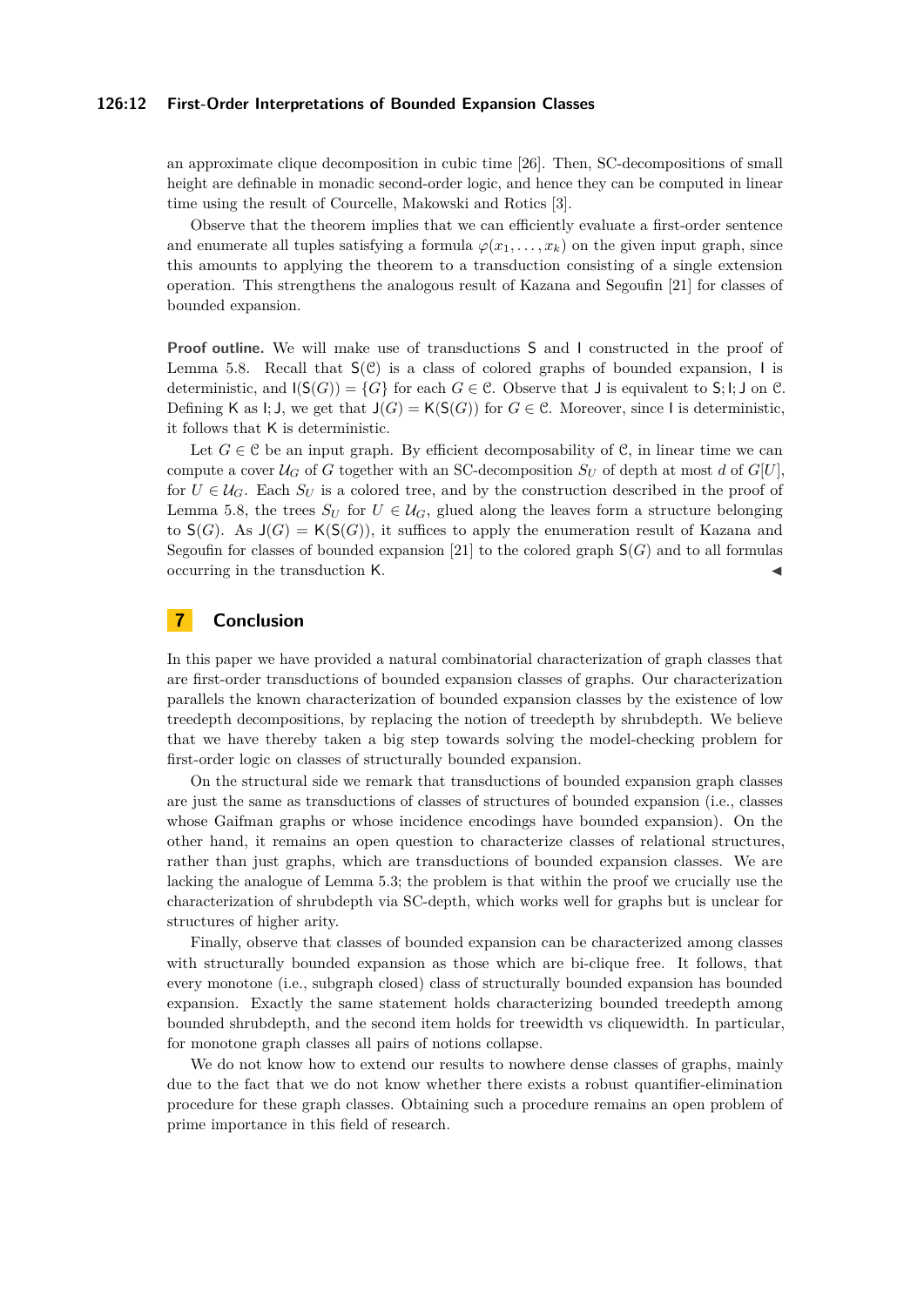#### **References**

- <span id="page-12-0"></span>**1** B. Courcelle. Graph rewriting: an algebraic and logic approach. In *Handbook of Theoretical Computer Science*, volume 2, chapter 5, pages 142–193. Elsevier, Amsterdam, 1990.
- <span id="page-12-1"></span>**2** B. Courcelle. The monadic second-order logic of graphs I: recognizable sets of finite graphs. *Inform. and Comput.*, 85:12–75, 1990.
- <span id="page-12-14"></span>**3** B. Courcelle, J. A. Makowsky, and U. Rotics. Linear time solvable optimization problems on graphs of bounded clique-width. *Theory of Computing Systems*, 33:125–150, 2000.
- <span id="page-12-5"></span>**4** A. Dawar, M. Grohe, and S. Kreutzer. Locally excluding a minor. In *22nd Annual IEEE Symposium on Logic in Computer Science*, pages 270–279, 2007.
- <span id="page-12-10"></span>**5** A. Durand and E. Grandjean. First-order queries on structures of bounded degree are computable with constant delay. *ACM Transactions on Computational Logic (TOCL)*, 8(4):21, 2007.
- <span id="page-12-11"></span>**6** A. Durand, N. Schweikardt, and L. Segoufin. Enumerating answers to first-order queries over databases of low degree. In *Proceedings of the 33rd ACM SIGMOD-SIGACT-SIGART symposium on Principles of database systems*, pages 121–131. ACM, 2014.
- <span id="page-12-3"></span>**7** Z. Dvořák, D. Kráľ, and R. Thomas. Testing first-order properties for subclasses of sparse graphs. *Journal of the ACM*, 60:5 Article 36, 2013.
- <span id="page-12-8"></span>**8** K. Eickmeyer and K. Kawarabayashi. FO model checking on map graphs. In *Proceedings of the 21st International Symposium on Fundamentals of Computation Theory, FCT 2017*, pages 204–216, 2017.
- <span id="page-12-6"></span>**9** J. Flum and M. Grohe. Fixed-parameter tractability, definability, and model checking. *SIAM Journal of Computing*, 31:113–145, 2001.
- <span id="page-12-7"></span>**10** M. Frick and M. Grohe. Deciding first-order properties of locally tree-decomposable structures. *Journal of the ACM*, 48:1148–1206, 2001.
- <span id="page-12-15"></span>**11** J. Gajarský, P. Hliněný, D. Lokshtanov, J. Obdržálek, S. Ordyniak, M.S. Ramanujan, and S. Saurabh. Fo model checking on posets of bounded width. In *56th Annual Symposium on Foundations of Computer Science (FOCS), 2015*, pages 963–974. IEEE, 2015.
- <span id="page-12-17"></span>**12** J. Gajarský, P. Hliněný, J. Obdržálek, D. Lokshtanov, and M. S. Ramanujan. A new perspective on fo model checking of dense graph classes. In *Proceedings of the 31st Annual ACM/IEEE Symposium on Logic in Computer Science*, pages 176–184. ACM, 2016.
- <span id="page-12-12"></span>**13** R. Ganian, P. Hliněný, J. Obdržálek, J. Schwartz, J. Teska, and D. Kráľ. Fo model checking of interval graphs. In *International Colloquium on Automata, Languages, and Programming*, pages 250–262. Springer, 2013.
- <span id="page-12-16"></span>**14** R. Ganian, P. Hliněný, J. Nešetřil, J. Obdržálek, P. Ossona de Mendez, and R. Ramadurai. When trees grow low: Shrubs and fast MSO<sub>1</sub>. In *MFCS 2012*, volume 7464 of *Lecture Notes in Computer Science*, pages 419–430. Springer-Verlag, 2012.
- <span id="page-12-19"></span>**15** V. Giakoumakis and J.-M. Vanherpe. Bi-complement reducible graphs. *Adv. Appl. Math.*, 18:389–402, 1997.
- <span id="page-12-9"></span>**16** M. Grohe. Generalized model-checking problems for first-order logic. In *Annual Symposium on Theoretical Aspects of Computer Science*, pages 12–26. Springer, 2001.
- <span id="page-12-2"></span>**17** M. Grohe and S. Kreutzer. Methods for algorithmic meta-theorems. *Contemporary Mathematics*, 588, American Mathematical Society 2011.
- <span id="page-12-18"></span>**18** M. Grohe and S. Kreutzer. Methods for algorithmic meta theorems. In *Model Theoretic Methods in Finite Combinatorics*, Contemporary mathematics, pages 181–206, 2011.
- <span id="page-12-4"></span>**19** M. Grohe, S. Kreutzer, and S. Siebertz. Deciding first-order properties of nowhere dense graphs. *Journal of the ACM*, 64(3):17:1–17:32, 2017.
- <span id="page-12-13"></span>**20** Petr Hlinený, Filip Pokrývka, and Bodhayan Roy. FO model checking of geometric graphs. In *12th International Symposium on Parameterized and Exact Computation, IPEC 2017*, pages 19:1–19:12, 2017. [doi:10.4230/LIPIcs.IPEC.2017.19](http://dx.doi.org/10.4230/LIPIcs.IPEC.2017.19).